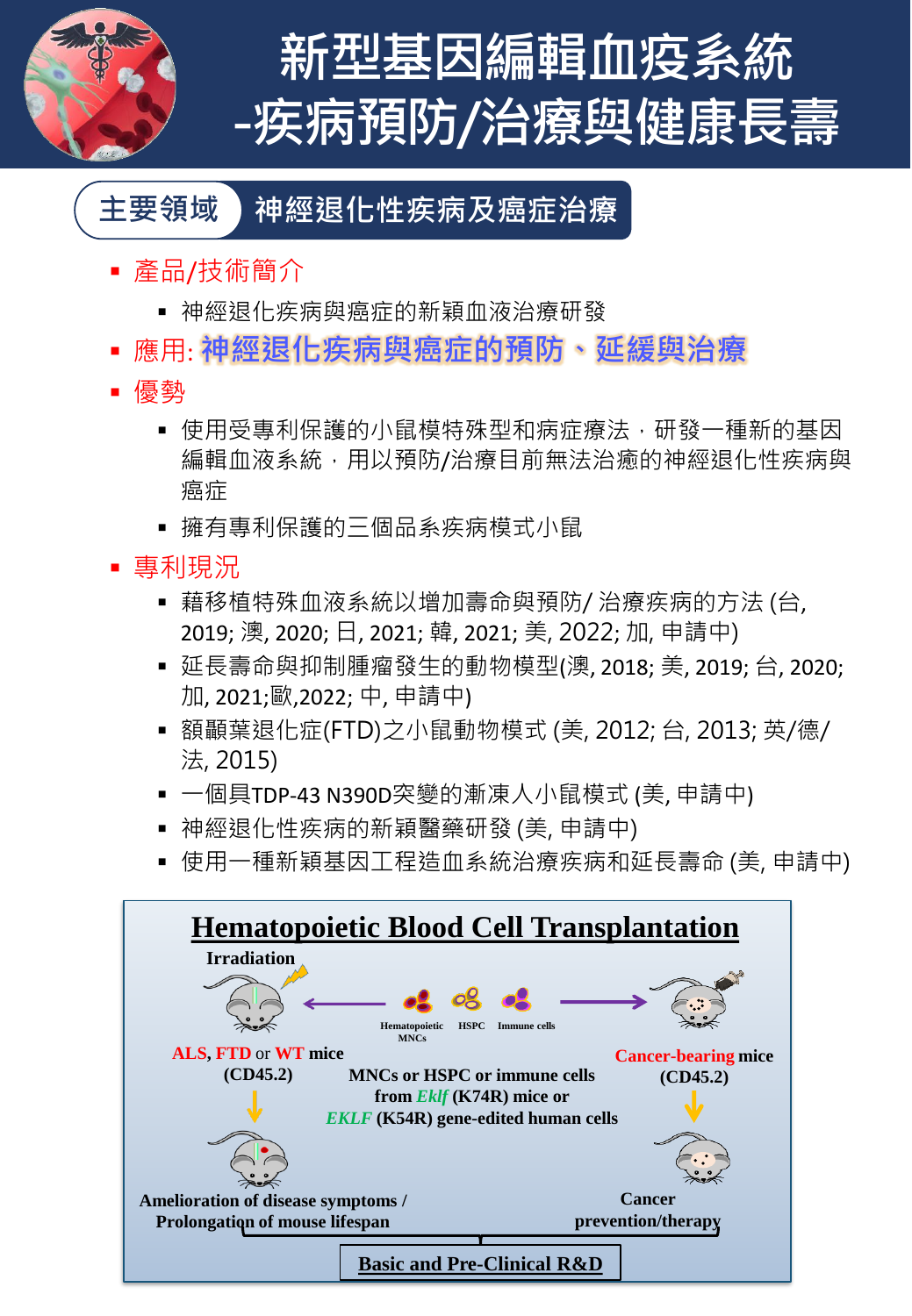

## **Novel Genome-edited Blood System for Disease Prevention/ Therapy and Healthy Longevity**

#### **Research Area Neurodegenerative Disease And Cancer**

- Technical statement
	- Development of novel hematopoietic/blood system and compound therapeutics for ALS/Cancer
- Applications: *Prevention and/or Therapy of Neurodegenerative Diseases and Cancer.*
- Advantages
	- Therapeutic development of a novel genome-edited blood system for currently incurable neurodegenerative diseases and cancer with use of patent-protected novel approaches and mouse models
- Patent status
	- Methods for enhancing lifespan and/or treating cellular proliferative disorders by transplantation (TW, 2019; AU, 2020; JP, 2021; KR, 2021;US, 2022; CA, filed)
	- Animal model of longevity and related methods for increasing longevity and inhibiting tumorigenesis(AU, 2018; US, 2019; TW, 2020; CA, 2021;EU,2022; CN, filed)
	- Transgenic mouse model of frontotemporal lobar degeneration (USA, 2012; Taiwan, 2013; UK/Germany/France, 2015)
	- A TDP-43 Knock-in mouse model of amyotrophic lateral sclerosis (ALS) (US, filed)
	- Methods of treating neurodegenerative diseases background of the invention (US, filed)
	- Use of A Novel Genetically Engineered Hematopoietic/ Blood System for Disease Therapy and Extension of Life Span (US, filed)